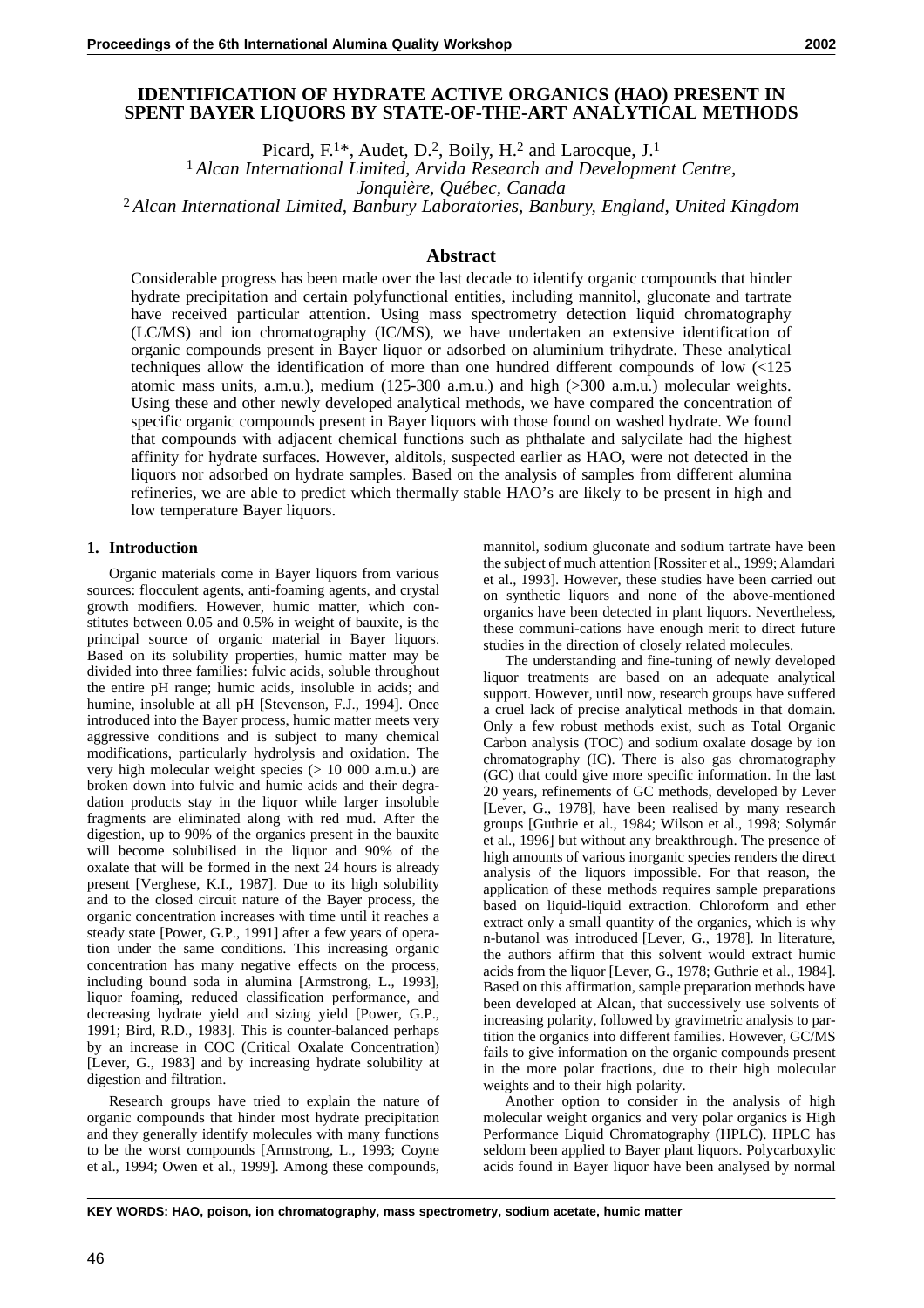[Susic et al., 1990] and reverse [Roumeliotis et al., 1982] phase HPLC. When combined with the very specific mass spectrometry (MS) detection, the versatility of HPLC gives rise to a very powerful technique. In January 2000, an LC/MS instrument was commissioned at Alcan Arvida R&D Centre to better understand the fate and behaviour of Bayer liquor organics and to support the development of new organic destruction and removal processes.

This paper deals with the development of two sample preparation methods that allow the partition of organics into different fractions, based on their chemical properties. This organic partition into families can yield an organic "signature" for each Bayer liquor. These fractions were then analysed by LC/MS in order to determine their composition and to establish differences between the organic composition of the various plants. A novel IC method with MS detection was used to determine the concentrations of the highly soluble salts, including sodium formate, sodium acetate and sodium succinate. In the last section of this paper, the application of these developments to study the effects of temperature on the organic composition and the identification of Hydrate Active Organics (HAO) will be shown.

#### **2. Experimental methods**

#### **2.1** *Sample preparation*

Liquor and the washed hydrate samples were obtained from eight low digestion temperature plants and two from high digestion temperature plants. All liquor samples were heated to 90°C for 24 hours, upon arrival, in order to render precipitated salts soluble again.

Two extraction methods have been used, one based on liquid-liquid extraction and the second based on solidphase extraction (SPE). The liquid-liquid extraction method uses successively three different solvents of increasing polarity (ether, a mixture of ether and n-butanol, and n-butanol). The solid-phase extraction method was developed to fractionate the organics in Bayer liquor into families. As developed, this method allows partition into three organic families, the high molecular weight (HMW), the medium molecular weight (MMW) and the low molecular weight (LMW) organics. HMW organics precipitate at acidic pH and are removed from samples by filtration. The LMW organics are not retained on a hydrophobic C-18 SPE cartridge. MMW organics are retained on this cartridge and can be recovered by elution with a NaOH solution or an organic solvent like DMF. For ion chromatography, a simple dilution of the samples was done.

#### **2.2** *Chromatographic and spectrometric analysis*

The signal from both HPLC and IC were recorded on a Quattro LC mass spectrometer from Micromass in negative electrospray mode. HPLC analyses were done by reversephase elution on a 2.1-mm  $C_{18}$  LC-PAH column from Supelco using a water-acetonitrile (10 mM formic acid) linear gradient elution. The IC experiments were done on the same HPLC instrument from Waters but using a 4-mm AS11-HC column from Dionex and a NaOH linear gradient elution.

### **3. Results**

#### **3.1** *Organic partition*

Table 1 presents the TOC analyses of the three solventfree fractions obtained via the SPE method on the 10 spent liquors, as well as the results from the liquid-liquid extraction method applied to the same liquors. As can be seen in the table, LMW organic fractions represent from 30 to 50% of the TOC.

# **3.2** *Mass spectrometry analysis of the Bayer organic matter*

#### **3.2.1** *Direct MS/MS analyses of liquid-liquid extracts*

Direct injection (without chromatographic separation) spectra of the ether, ether-n-butanol and n-butanol extracts were recorded for each liquor of the present study. A typical example is presented in Figure 1.

One can see that the three different spectra contain different peaks and also similar peaks but of different intensities. Table 2 lists the 20 major peaks for which an intensity comparison between the three extracts was made. From these relative intensities, a phase coefficient  $P_i$ , was calculated as follows:

$$
P_i = \frac{1 \times I^{ether} + 2 \times I^{ether-butanol} + 3 \times I^{butanol}}{I^{ether} + I^{ether-butanol} + I^{butanol}}
$$
 [1]

where *Iether*, *Iether-bu*tan*ol* and *Ibu*tan*ol* are the signal intensity of a mass *i* in each of the three organic phases. This coefficient, introduced to obtain a numerical data for an observation that is mostly qualitative, represents the affinity of a particular organic for one of those extraction phases. The phase coefficient calculated for an organic compound present in higher amounts in the ether fraction will be close to one, but it will be close to three for an organic compound present in higher amounts in the n-butanol fraction. Then, all the masses reported in Table 2 were analysed by

Table 1 — TOC, HMW/MMW/LMW obtained by solid-phase extraction and mass of organic obtained from three successive liquid-liquid extraction for 10 Bayer plant spent liquors

|                 | <b>TOC</b> |              | Solid-phase extraction |              | Liquid-Liquid Extraction |                 |           |       |  |
|-----------------|------------|--------------|------------------------|--------------|--------------------------|-----------------|-----------|-------|--|
|                 |            | <b>HMW</b>   | <b>MMW</b>             | <b>LMW</b>   | Ether                    | Ether-n-butanol | n-butanol | Total |  |
|                 | gpl        | $gpl$ (as C) | $gpl$ (as C)           | $gpl$ (as C) | gpl                      | gpl             | gpl       | gpl   |  |
| LT <sub>1</sub> | 4.5        | 0.01         | 2.8                    | 1.7          | 1.3                      | 4.9             | 2.6       | 8.8   |  |
| LT <sub>2</sub> | 5.6        | 0.03         | 3.8                    | 1.8          | 2.2                      | 5.7             | 3.0       | 10.9  |  |
| LT <sub>3</sub> | 6.8        | 0.15         | 4.2                    | 2.5          | 2.8                      | 5.2             | 2.3       | 10.3  |  |
| LT4             | 8.0        | 0.02         | 4.0                    | 4.0          | 1.6                      | 7.1             | 4.1       | 12.8  |  |
| LT <sub>5</sub> | 10.4       | 0.02         | 5.2                    | 5.2          | 2.1                      | 10.1            | 5.3       | 17.5  |  |
| LT <sub>6</sub> | 13.6       | 0.09         | 6.6                    | 6.9          | 5.9                      | 15.2            | 6.4       | 27.5  |  |
| LT7             | 19.0       | 0.09         | 10.6                   | 8.3          | 10.0                     | 20.0            | 10.0      | 40.0  |  |
| LT <sub>8</sub> | 22.6       | 0.13         | 13.6                   | 8.9          | 9.0                      | 26.3            | 17.4      | 52.7  |  |
| HT <sub>1</sub> | 11.1       | 0.11         | 6.0                    | 5.0          | 5.6                      | 7.0             | 3.3       | 15.9  |  |
| HT <sub>2</sub> | 29.0       | 0.30         | 19.0                   | 9.7          | 20.3                     | 23.4            | 10.3      | 54.0  |  |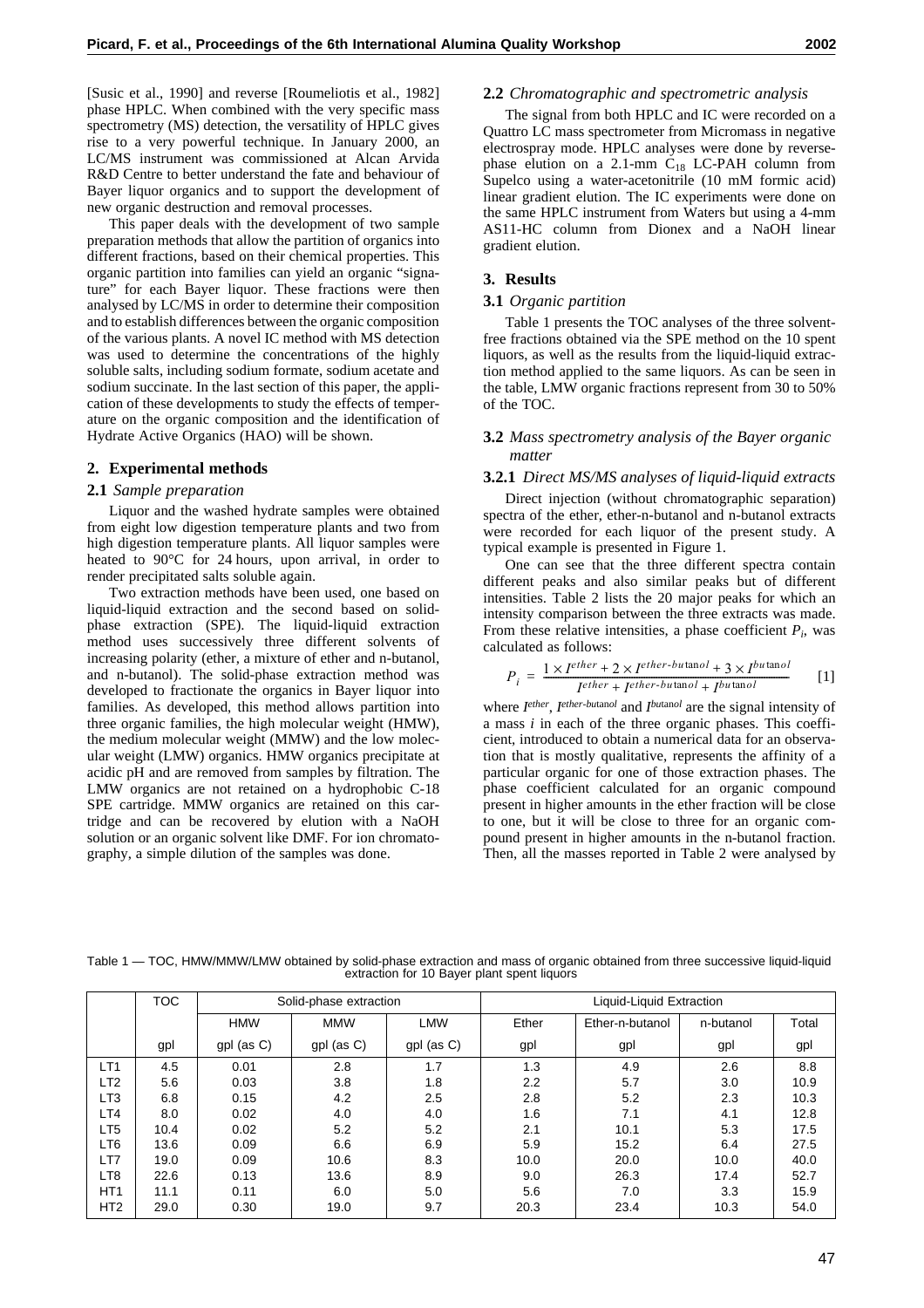various MS/MS experiments that involved fragmentation of the molecular ions. These experiments allow the proposition of a list of likely structures to explain the observations. These structures, that are presented in Figure 2, should be viewed as general patterns from which many structural isomers are possible.

For each molecular structures presented in Figure 2, a carbon weight ratio,  $w<sub>C</sub>$ , is calculated and reported in Figure 2. This ratio represents the proportion of the molecular weight in the form of carbon. For a pure aromatic or aliphatic compound,  $w_C$  is typically  $\approx 0.9$  and decreases as the number of polar functions increases, to reach 0.26 for oxalic acid. From Table 2, it is also notable that  $P_i$  is related to  $w<sub>C</sub>$ . One can see that a compound characterised by a low  $w<sub>C</sub>$  will have a high  $P$ , while aromatic materials that are characterised by a high  $w_c$  are mostly found in the ether fraction. From this relation between  $P$  and  $w_C$ , it is possible to convert the weight of organics found in the three solvent extracted fractions into weight of carbon. It was assumed that *w<sub>C</sub>* was 0.55 for the ether extract ( $P \approx 1$ ); 0.45 for the ether-n-butanol extract (*P*≈2) and 0.4 for the n-butanol extract (*P*>2). With these values, it is possible to calculate the proportion of the TOC that was extracted from each plant liquor (results not shown). For example, only 60% of the TOC is extracted from HT1 liquor while 95% of the TOC from LT8 is extracted. The difference is

attributed to the volatile low molecular acids, which can only be partially extracted.

#### **3.2.2** *LC/MS/MS analyses*

Direct MS/MS analysis allowed the characterisation of compounds present in each liquid-liquid extraction phase. However, for each molecular structure presented in Figure 2, many isomers are possible. The differentiation of these isomers was done by comparing the retention time (r*t*) of the standard materials to the detected mass to charge ratios (*m/z*). This rigorous identification was done by recording chromatograms for different extracts of different types of liquors. An optimisation exercise then allowed the separation of the isomers of each predominant mass. Figure 3 presents two examples of this type of analysis.

In order to attribute the different peaks on the chromatograms, 73 different pure compounds were eluted. These molecules were chosen for their commercial availability and their molecular weights. For all these compounds, the r<sub>t</sub> were determined and their *w<sub>c</sub>* were calculated (results not shown). Peak attribution on the liquor chromatograms was then made using this data base. As an example, the single peak on chromatogram A of Figure 3 was attributed to 3 hydroxybenzoic acid. Its isomer, salycilic acid (2-hydroxybenzoic acid) was observed in small amounts in some liquors, while 4-hydroxybenzoic acid was never observed.



Figure 1 — Mass spectra in "scan" mode for a sample obtained via liquid-liquid extraction: A) ether, B) ether-n-butanol and C) n-butanol.

Table 2 — Molecular Weight (MW), Carbon Weight Factor ( $w_c$ ) and Phase Coefficient (P) calculated for the molecular structures presented in Figure 2

| Structure | MW u.m.a. | <b>W<sub>C</sub></b> | P   | Structure | MW u.m.a. | Wc   | P   |
|-----------|-----------|----------------------|-----|-----------|-----------|------|-----|
|           | 104       | 0,35                 | 2,0 | 11        | 138       | 0,61 | 1,0 |
| ◠         | 118       | 0,41                 | 2,0 | 12        | 152       | 0.63 | 1,0 |
| 3         | 132       | 0,45                 | 1,8 | 13        | 166       | 0,58 | 1,3 |
| 4         | 146       | 0,49                 | 1,6 | 14        | 180       | 0,60 | 1,0 |
| 5         | 160       | 0,53                 | 1,0 | 15        | 182       | 0,53 | 1,0 |
| 6         | 162       | 0,37                 | 2,3 | 16        | 210       | 0,51 | 1,4 |
|           | 176       | 0,41                 | 2,3 | 17        | 224       | 0,54 | 1,3 |
| 8         | 206       | 0,35                 | 1,8 | 18        | 254       | 0,47 | 2,0 |
| 9         | 122       | 0,69                 | 1,0 | 19        | 298       | 0,44 | 2,4 |
| 10        | 136       | 0,71                 | 1,0 | 20        | 342       | 0,42 | 2,5 |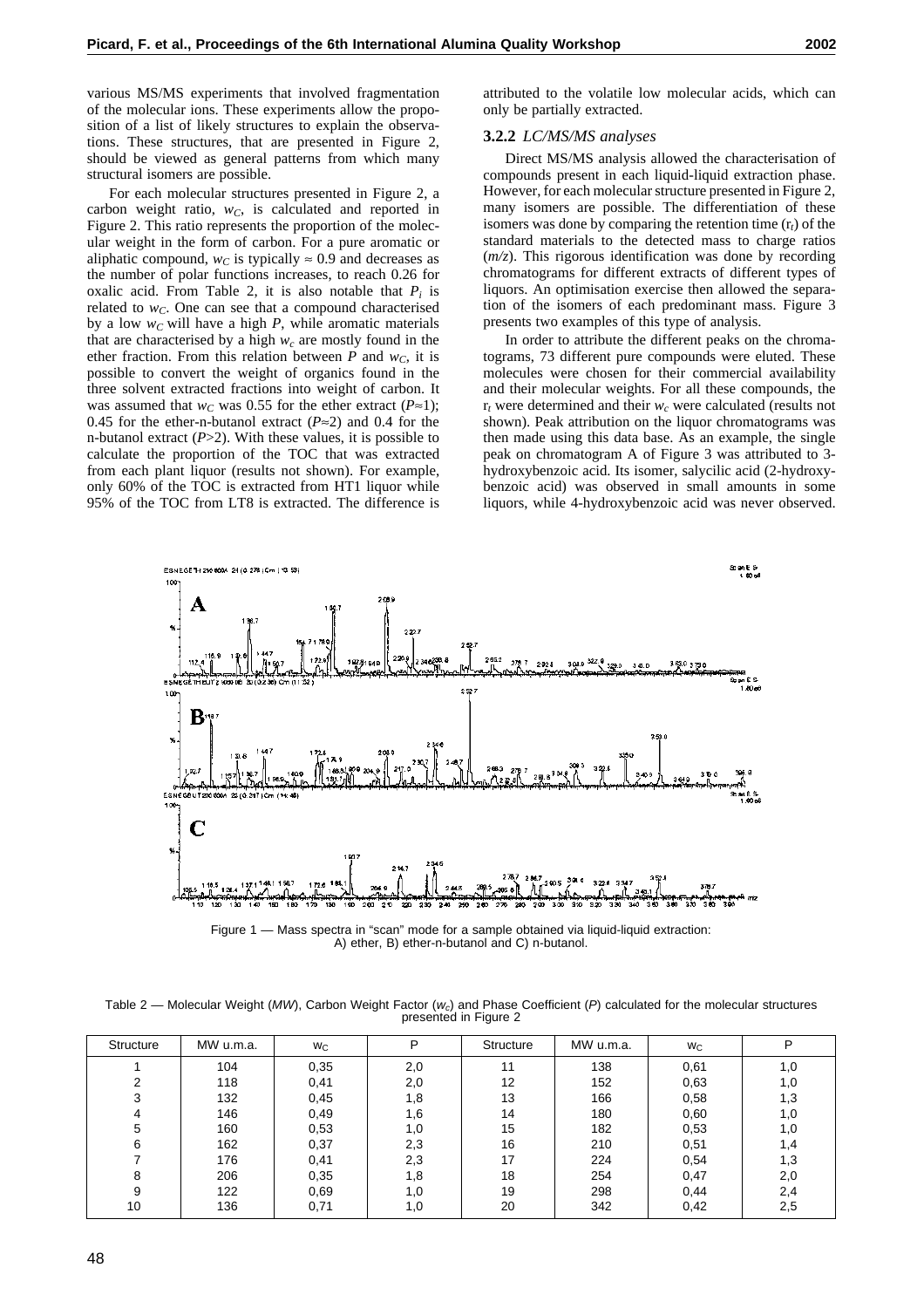The many peaks on chromatogram B were only partially attributed. By this extensive identification process, the validity of the proposed structures presented in Figure 2 was confirmed.

It was observed that the main factor that explains the chromatographic retention time (r*t*) for the 73 different compounds was the carbon weight ratio. A clear linear relation exists between r*<sup>t</sup>* and w*<sup>c</sup>* (results not shown). However,  $w_c$  could not explain the difference  $r_t$  between isomers that are mainly due to the specific tridimensional structure of these molecules. This relation between  $r_t$  and  $w_c$  opened the way to preparative chromatography to fractionate Bayer organics. It also explained the separation on the SPE cartridge that is based on polarity. On C18 type SPE cartridges, molecules with high  $w_c$  are retained while molecules with low  $w_c$  are not retained.

When all the peaks are attributed, a qualitative analysis is possible. Integration of all the peaks present in the ether extract was done for all liquors but also for their corresponding washed hydrate samples. Table 3 reports the mean intensities (relative to phthalic acid) for 13 aromatic compounds with *P*<1.5. The mean intensities were calculated separately for high digestion temperature (HT) and low digestion temperature (LT) plants. A value lower than 1 represents a compound whose peak is smaller than the phthalic one, while it is the opposite for a value higher than 1. A detailed discussion of these results is presented in Section 4.1.

#### **3.2.3** *MS/MS analyses of HMW extract*

The organic residue that is retrieved after acidification of Bayer liquor has always been considered as being composed of humic acids [Lever, G., 1983; Lever, G., 1978]. Analyses of this residue by ultracentrifugation and sizeexclusion chromatography have been reported in the literature [Lever, G., 1983; Lever, G., 1978]. These techniques



Figure 2 — Proposed structures for the 20 most intense peaks observed in the spectra of Figure 1.



A) 137 a.m.u. (Structure #11) and B) 151 a.m.u. (Structure #12).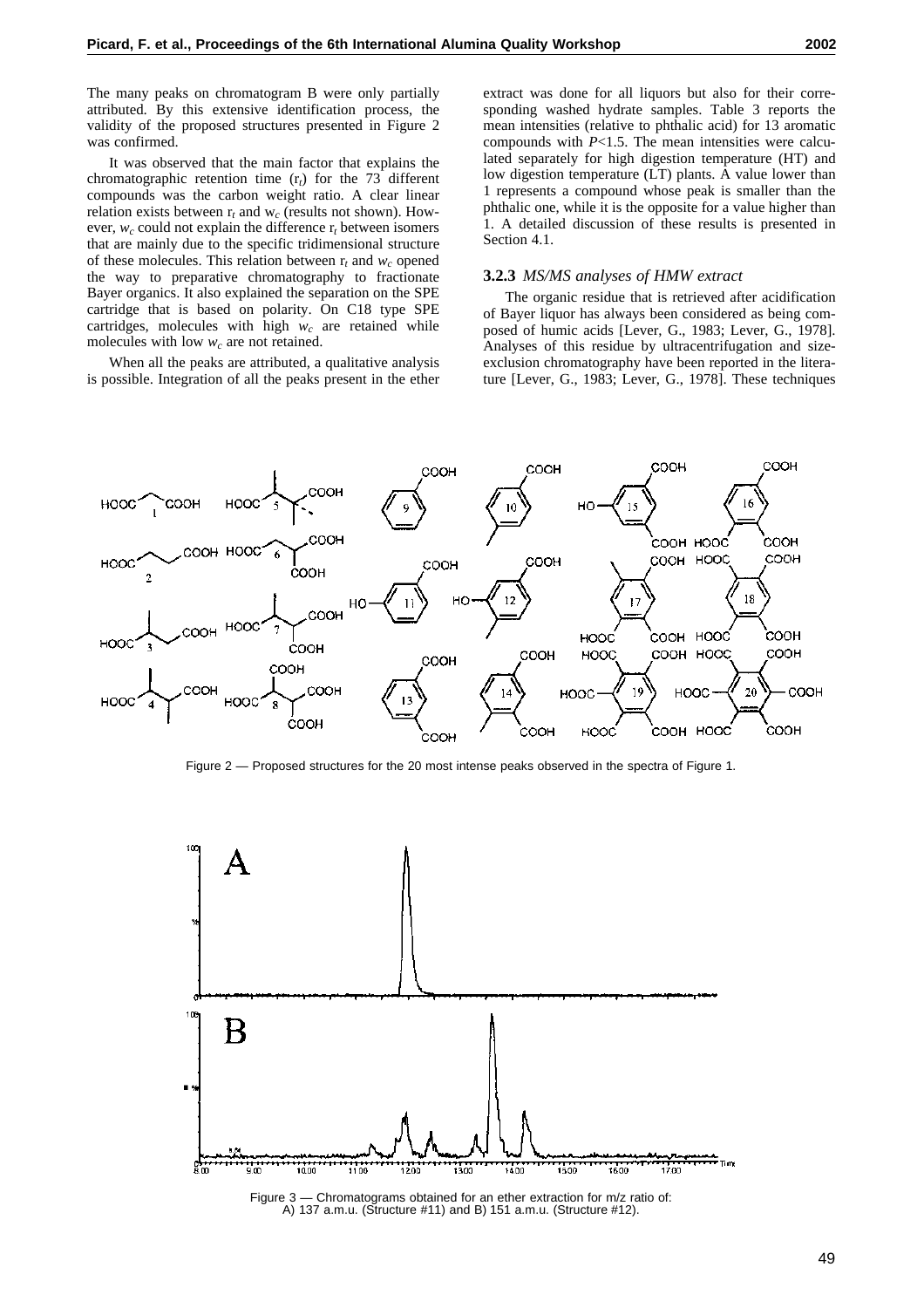separate molecules by size and the results are given in molecular weight after calibration with standard com-

pounds. Mass spectroscopy is much more powerful since the molecular weight (*m/z* ratio) is measured directly, i.e., without a calibration curve. Unfortunately, mass spectroscopy required molecules soluble in organic solvents, which is not the case for humic acids. But HMW compounds obtained from Bayer liquor are soluble in dimethylformamide (DMF) and even in methanol, for a short period of time. This observation is a quick demonstration that HMW are different from humic acids present in soils. Solutions of HMW organics in a mixture of DMF and methanol were introduced, without chromatography separation, in the MS/MS instrument. Figure 4 presents an example of the recorded spectra.

The HMW spectra of all plant liquors were very similar. All the signals were recorded below 1000 a.m.u. from molecular ions that possess many carboxylic functions but only one charge  $(z = 1)$ . The molecular weight of HMW is very low compared to that reported to date in the literature. All the spectra were composed of a broad envelope and of some specific peaks at 239, 253, 255, 283, 297 a.m.u. Daughter MS/MS experiments have demonstrated, with great assurance, that these masses were from fatty acids made of 15 to 19 carbons, mono-unsaturated and unsaturated chains. Fatty acids are not soluble at acidic pH and are likely to be found in the HMW fractions. They could come from bauxites but they are also degradation products of oils, crystal growth modifiers and anti-foaming agents. They are

# **3.2.4** *IC/MS analyses*

Oxalate is analysed daily in most plant liquors by IC using a conductivity detector. Unfortunately, this method is not applicable to a wide range of organics in Bayer liquors since many inorganic species interfere. However, a new specific IC method that uses MS detection was developed and a typical chromatogram is presented in Figure 5. Note that with MS detection, the masses that are detected are chosen by the instrument operator.

Quantification of four different compounds for the 10 plant liquors selected for this study was done using IC/MS. These values were as high as 21.3 gpl for sodium acetate in HT2. In Figure 6, the results were reported as percentage of the TOC. Together, the organic compounds presented in this figure represent up to 10 g/L of carbon or between 15 and 40% of the TOC. The oxalate contribution decreases as the TOC increases due its limited solubility in caustic solution (~4-5 gpl). With the notable exception of oxalate, no published study suggesting a particular influence of these organics on precipitation yield, classification performance or hydrate sizing was found.

# **4. Discussion**

Analytical methods are the foundation of development, improvement or fine-tuning of chemical processes. Particularly in the domain of destruction or removal of organic

|                                           | <b>MW</b> | Liquors |           |       | <b>Hydrates</b> |      | $A^*$ |
|-------------------------------------------|-----------|---------|-----------|-------|-----------------|------|-------|
|                                           |           | HT      | <b>LT</b> | HT/LT | HT              | LT   |       |
| 2-hydroxybenzoic (Salicylic)              | 138       | 0.12    | 0.50      | 0.24  | 0.05            | 0.08 | 0.29  |
| 3-hydroxybenzoic                          | 138       | 7.07    | 0.98      | 7.22  | 0.02            | 0.02 | 0.07  |
| 3-methylsalicylic                         | 138       | 0.00    | 0.04      | 0.00  | 0.01            | 0.03 | 0.12  |
| 1,2-benzenedicarboxylic (Phthalic)        | 166       | 1.00    | 1.00      | 1.00  | 1.00            | 1.00 | 1.00  |
| 1,3-benzenedicarboxylic (Isophthalic)     | 166       | 3.50    | 1.10      | 3.19  | 0.02            | 0.05 | 0.07  |
| 1,4-benzenedicarboxylic (Terephthalic)    | 166       | 1.46    | 2.55      | 0.57  | 0.26            | 0.77 | 0.31  |
| 1,2-benzenediacetic (Homophthalic)        | 166       | 1.27    | 1.09      | 1.16  | 0.07            | 0.10 | 0.09  |
| 4-hydroxy-1.3-phthalic                    | 182       | 0.00    | 0.26      | 0.00  | 0.00            | 0.01 | 0.02  |
| 4-hydroxy-1.2-phthalic                    | 182       | 0.01    | 0.17      | 0.06  | 0.01            | 0.01 | 0.13  |
| 5-hydroxy-1.3-phthalic                    | 182       | 17.12   | 4.50      | 3.81  | 0.05            | 0.15 | 0.15  |
| 1,2,3-benzenetricarboxylic (hemimellitic) | 210       | 0.01    | 0.05      | 0.09  | 0.00            | 0.04 | 0.36  |
| 1,2,4-benzenetricarboxylic (Trimellitic)  | 210       | 1.06    | 0.61      | 1.75  | 0.01            | 0.03 | 0.14  |
| 1,3,5-benzenetricarboxylic (Trimesic)     | 210       | 1.13    | 0.56      | 2.02  | 0.01            | 0.01 | 0.06  |

Table 3 — Normalised MS intensities of 13 aromatic acids in spent Bayer liquors and for corresponding washed hydrates

\*Affinity coefficient calculated according to equation [2]



Figure 4 — Mass spectra in "scan" mode for a HMW sample.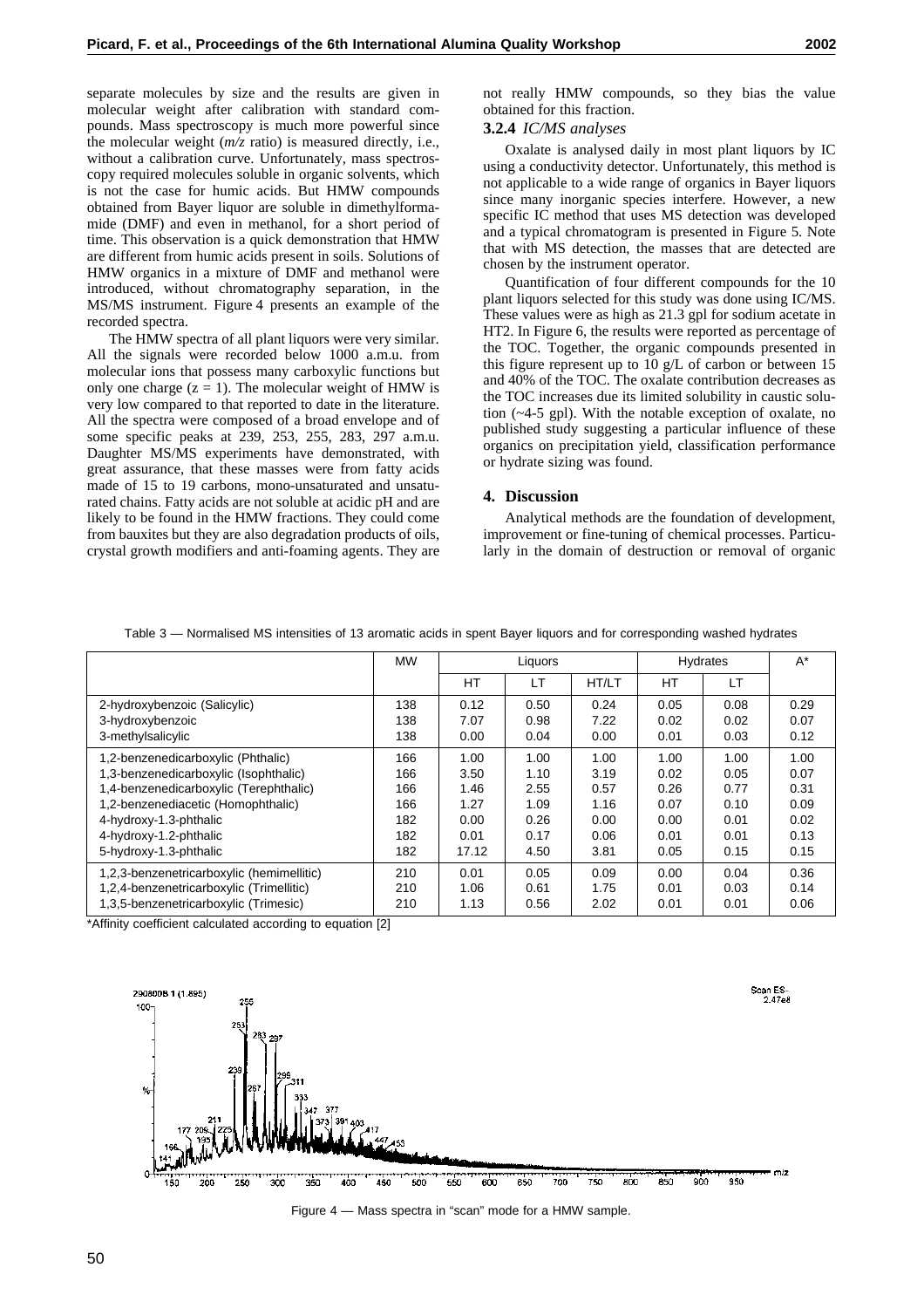materials from Bayer liquors, the need to have new analytical methods is even more important. In the preceding sections, new preparation and analytical methods were presented. These methods are mostly supported by the availability of mass spectrometry to analyse liquids. This technology, that is now widely used in pharmaceutical and environmental sciences, has not been spread to other domains, particularly commercial IC/MS, since it has entered the market only in the last few years. The above results will be discussed from two points of view: the effects of temperature on Bayer liquor organics and the presence of hydrate active organics (HAO). These are only two examples of the application of these methods. These methods were also used to support the evaluation and development of organic destruction and removal processes, but these studies will not be reported here.

# **4.1** *High temperature digestion (HT) versus low temperature digestion (LT)*

Among the factors that could modify the Bayer liquor organic composition are: temperature, presence of oxidants and caustic concentration. Preliminary tests showed that the effects of varying caustic concentrations between 175 and 300 gpl (as  $Na<sub>2</sub>CO<sub>3</sub>$ ), which are the current range within the Bayer industry, seem to have less impact than varying temperatures between 135°C to 260°C (results not shown). Based on the observed molecules in the Bayer liquors, it seems reasonable to think that the degradation is an oxidation process, which makes the effects of increasing oxidant concentration very attractive. However, if the

presence of oxidant is important, this will have to be done in addition to an increase in temperature, which is the basis of all the wet oxidation processes that have been proposed until now. If a process like wet oxidation is effective, this means that a refinery based on high digestion temperatures should have an organic composition different than in a low digestion temperature plant. This is the reason why these two types of plants were compared.

Table 3 reports the relative intensity for 13 aromatic molecules. These values were separated into two columns: the mean values for HT and LT plants. Based on Table 2, these compounds have phase coefficients lower than 1.4, which means that they are more likely extracted by ether. An investigation of the organic compounds present in the ether extract showed that some organics are promoted in HT plants, while the presence of others is favoured in LT plants. This is particularly true for position isomers. In all liquors, molecules that possess adjacent functions (e.g., salicylic and phthalic acids) are present in concentrations lower than their isomers (i.e., 3-hydroxybenzoic and isophthalic acids) in which the functions are non-adjacent. A first conclusion is that Bayer liquor conditions seem to promote molecules with non-adjacent functions. This discrepancy between adjacent and non-adjacent functions is more pronounced in high temperature plants than in low temperature plants, as shown by the ratios HT/LT given in column 5 of Table 3. This ratio shows that salicylic acid, which possesses adjacent functions, is four times more present in LT plants than in HT plants. On the other hand, 3-hydroxybenzoic acid is seven times more present in HT plants than



Figure 5 — Ion Chromatograms recorded using a MS detector.



Figure 6 — Contribution of four LMW organics to the TOC of ten Bayer plant spent liquors.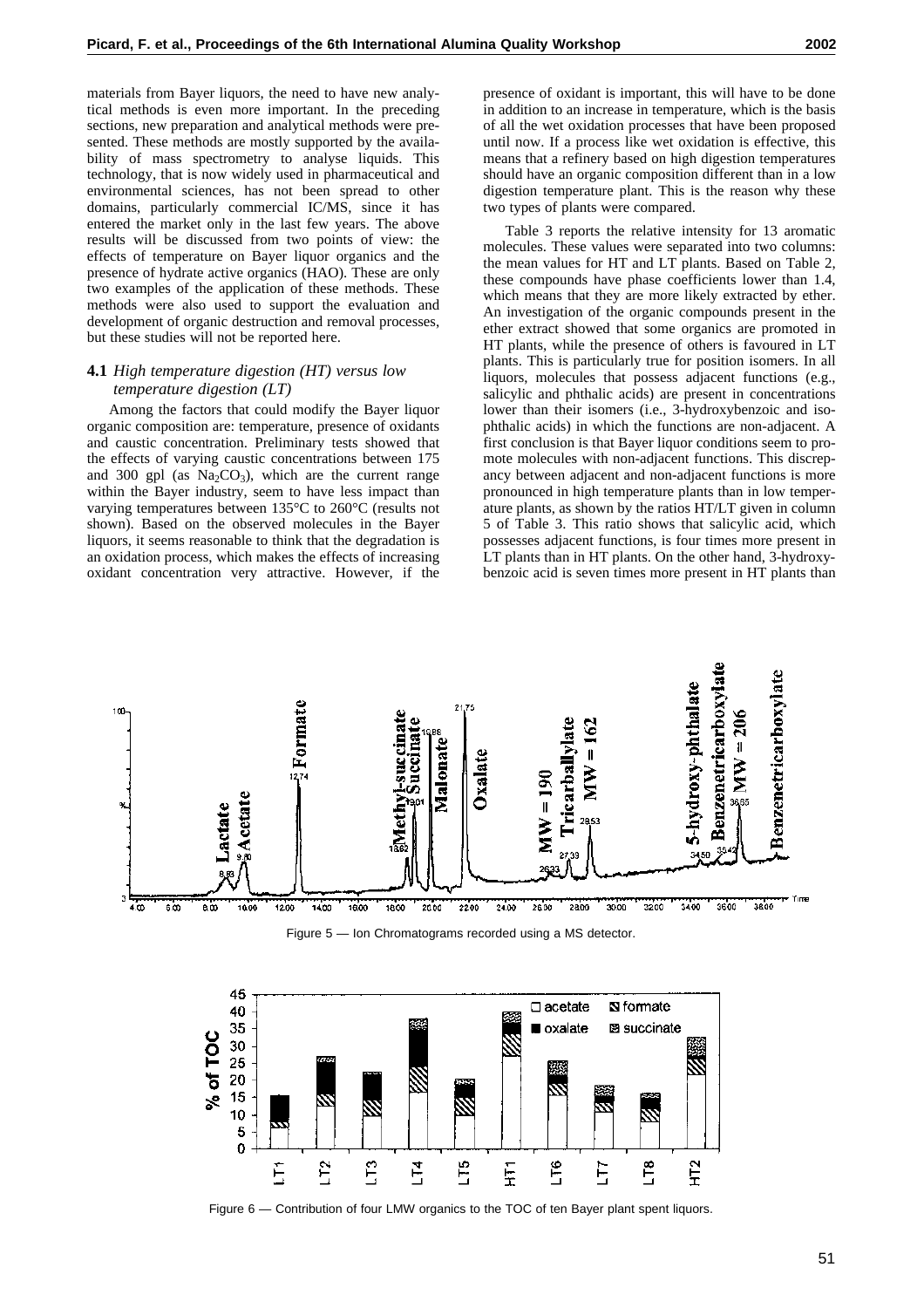in LT plants. This same observation can be made for every isomer couple. In conclusion, the temperature seems to significantly promote aromatic molecules with non-adjacent functions over molecules with adjacent functions when the digestion temperature is increased.

The impact of temperature seems to not only promote specific isomers, but also seems to completely change the organic distribution. The ether fraction of HT plants represents 37% of the solvent extractable organics, while this fraction is between 12 to 27% in LT plants, as shown in Table 1. This fraction contains mostly aromatic molecules, with only one to three carboxyl groups. This fact could be explained by a possible decarboxylation of poly-substituted aromatics in high temperature digestion plant liquors. Table 3 shows that very stable molecules, such as 1,3 dicarboxilic acid and 1,3,5-tricarbioxilic acids, are highly promoted in HT plants.

IC/MS results reported in Figure 6 indicated a very high proportion of sodium acetate in each liquor considering their TOC content. This high concentration has also been noted in liquors that have been treated by wet oxidation processes (results not shown). It therefore seems that acetate is a common degradation product that is stable in hot caustic media. The other low molecular weight organics do not seem to be affected by temperature.

# **4.2** *Alditols, polyols and other hydrate active organics (HAO)*

Much effort has been exerted over the years to find which molecules interact with alumina hydrate and inhibit or lower precipitation yields. The usual approach to this kind of study is to measure the yield or the kinetics of hydrate precipitation. In these experiments, a known amount of supposed poison is added to the liquor. A series of molecules has been studied in this way [Armstrong, L., 1993; Coyne et al., 1994; Owen et al., 1999; Rossiter et al., 1999; Alamdari et al., 1993]. Among these molecules, alditols, polyols and humic acids have been identified as HAO. However, to our knowledge, polyols and alditols have never been detected in Bayer liquors. In the case of humic acids, Section 3.2.3 showed that HMW organics are far away from the concept of humic acids found in soils. Among alditols and polyols that have been identified as poison compounds for the precipitation, there are molecules such as sodium gluconate, sodium tartrate, sodium citrate, mannitol and sodium 3,4-dihydroxybenzoate, etc. With the exception of 3,4-dihydroxybenzoate, all these molecules have a low *wc*. They are all very polar and most of them are insoluble in ether. They are soluble in water but their solubility is higher in alcohol. Therefore, they should be extracted by n-butanol in their acid form.

All these molecules emitted signals in MS/MS spectroscopy (results not shown). However, they were not observed in any of the Bayer liquors. It is also possible to dilute acidified Bayer liquors in methanol and inject this solution directly into the mass spectrometer. Even though this method gives a poor signal due to the presence of a lot of inorganic salt, it is possible to perform a qualitative analysis. Again, these poisons were not observed.

# **4.3** *HAO's present in Bayer liquors*

Another approach to define HAO's is proposed here. This approach is based on the assumption that a molecule with high affinity for hydrate will be entrained in the precipitation process and should therefore be present in hydrate samples. Even if this hypothesis is applicable to all organics, only the ether soluble organics were investigated in this study. Therefore, other compounds, like sodium

oxalate, were not included as part of this study, even if they are known to interact with hydrate. In order to identify the HAO, hydrate organics were compared with liquor organics of the same plant. The comparison of 13 aromatic molecules extracted by ether from 10 Bayer plants is reported in Table 3. As previously discussed, due to temperature stability, molecules with non-adjacent functions are favoured in Bayer liquors. *However, completely opposite trends are found for hydrates.* These observations led to the definition of a HAO scale to classify the organics relatively to their affinity towards the hydrate. This affinity coefficient is defined as:

$$
A^i = \frac{I_H^i}{I_L^i} \tag{2}
$$

where  $I_H$  is the intensity of a molecule "i" in the hydrate (ideally the true concentration), while  $I_L$  is the intensity of the same molecule in the liquor. Affinity coefficients have been calculated and are reported in column 8 of Table 3 for the 13 studied aromatic acids. Phthalic acid has the highest affinity for the hydrate, followed by hemimellitic and salicylic acids, all three of which are molecules with adjacent functions. Overall, organic molecules seem to be partitioned according to their hydrate affinity, leaving mainly, in spent Bayer solution, the soluble inactive species.

#### **5. Conclusions**

This paper dealt with the development of state-of-theart analytical tools to further the analysis of Bayer organics, taking full advantage of the latest technology in liquidliquid and solid-liquid extractions coupled to ion chromatography-tandem mass spectrometry for the analysis of organics in complex liquid samples.

The fractionated liquid-liquid extraction showed that the extractable organics were partitioned into three fractions based on molecular polarity. Formate, acetate, oxalate, and succinate making up the low molecular weight organic fraction, represent up to 45% of the total organic carbon in liquors. With the solid-phase extraction method that allows partition of the organics without the use of organic solvent, a carbon mass balance calculation is now possible. A comparison of the organic content of spent liquors from 10 different plants showed that the highest acetate concentrations are found in liquors from high temperature plants and that high digestion temperature plants produce a lower proportion of molecules with a high affinity for hydrate. Among the chemical compounds present in high quantities in the liquor, phthalic acid is the molecule with the highest affinity for hydrate. It was also shown that molecules with a high affinity for hydrate have two adjacent functions (acid or alcohol). However, the nature of the chemical compounds present on aluminium hydrate differs little, regardless of the organic composition of the plant liquor or the digestion temperature.

The availability of these new characterisation tools, that can yield more informative data than the proven but limited TOC and IC analyses, makes it now possible to accurately assess the impact of HAO on precipitation yield and to better evaluate processes for organic destruction and removal.

#### **Acknowledgement**

This study was realised with the help of a postdoctoral fellowship awarded to Dr. Frédéric Picard by the Natural Science and Engineering Research Council of Canada.